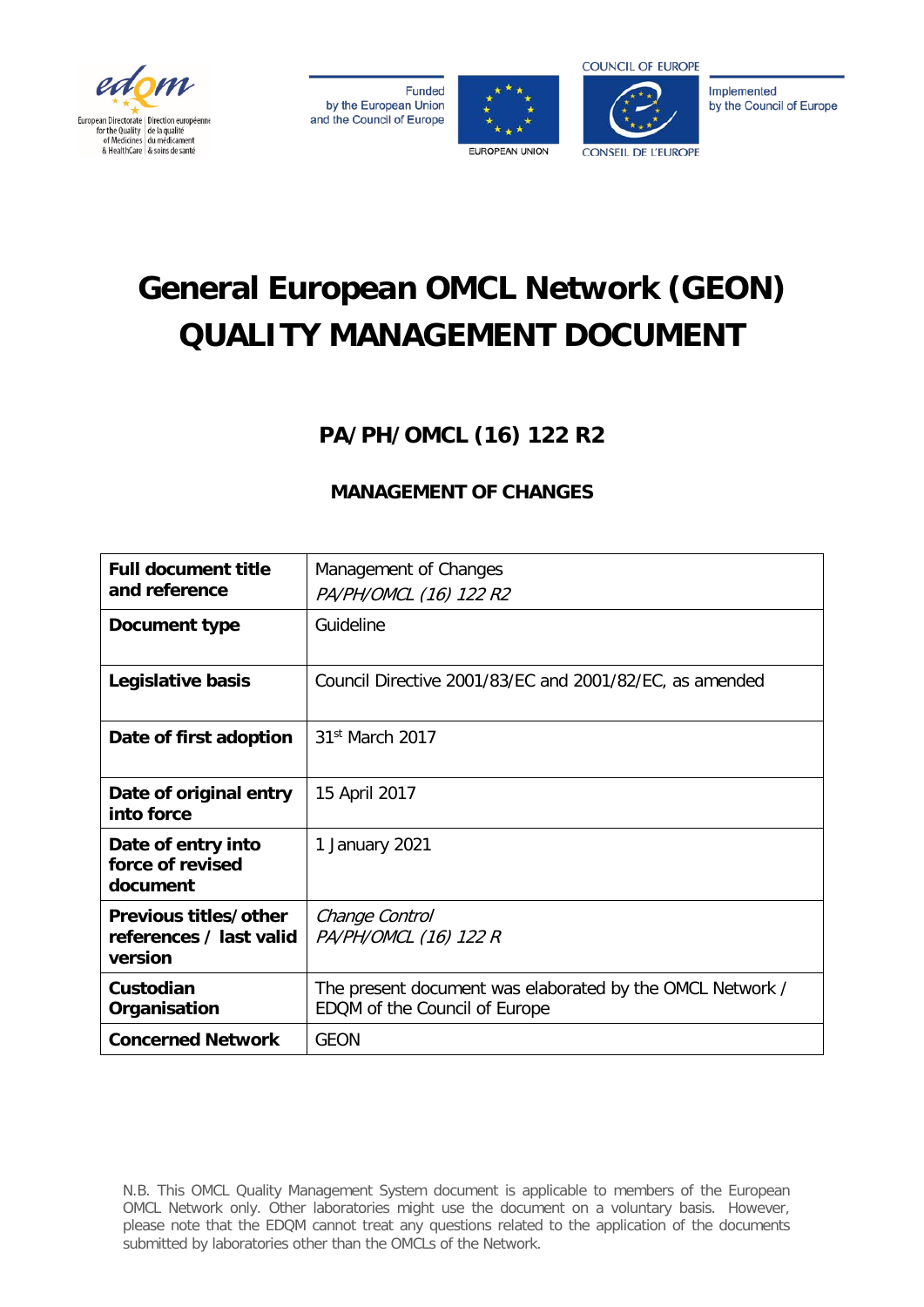## **MANAGEMENT OF CHANGES**

### Note: Mandatory requirements in this guideline are defined using the terms "shall" or "must". The use of "should" indicates a recommendation. For these parts of the text other appropriately justified approaches are acceptable. The term "can" indicates a possibility or an example with non-binding character.

## **1. Introduction**

Management of changes is defined as a systematic way to handle changes within an organisation to effectively deal with the change and to capitalise on possible opportunities. It involves adapting to the change, controlling the change and effecting new change.

In ISO/IEC 17025:2017 a specific requirement is given in clause 5.7 b) *"Laboratory management* shall ensure that the integrity of the management system is maintained when changes to the management system are planned and implemented."

In ISO/IEC 17025:2017, requirements for management of changes are described in several chapters, including:

- Selection and verification of methods
- Validation of methods
- Process requirements
- Technical records
- Control of data and information management
- Control of management system documents (option A)
- Corrective actions (option A)
- Internal audits

Detailed descriptions of the clauses and quotations from the text are given in Table 1 in Appendix 1.

Management of changes is also reported as an integral part of the Management Review, being part of the input and output requirements.

## **2. Scope**

This document is a guideline intended to support OMCLs in the management of changes to the Management System (MS), including the different steps of the process.

## **3. Management of changes**

The management of changes is a process that ensures that changes are appropriately

- identified,
- documented,
- evaluated (including the impact and consequent risks/opportunities),
- approved,
- planned,
- implemented,
- reviewed.

Management of changes is necessary when a change is considered to have a significant impact, i.e. on the volume and type of the work, on the range of laboratory activities or on the validity of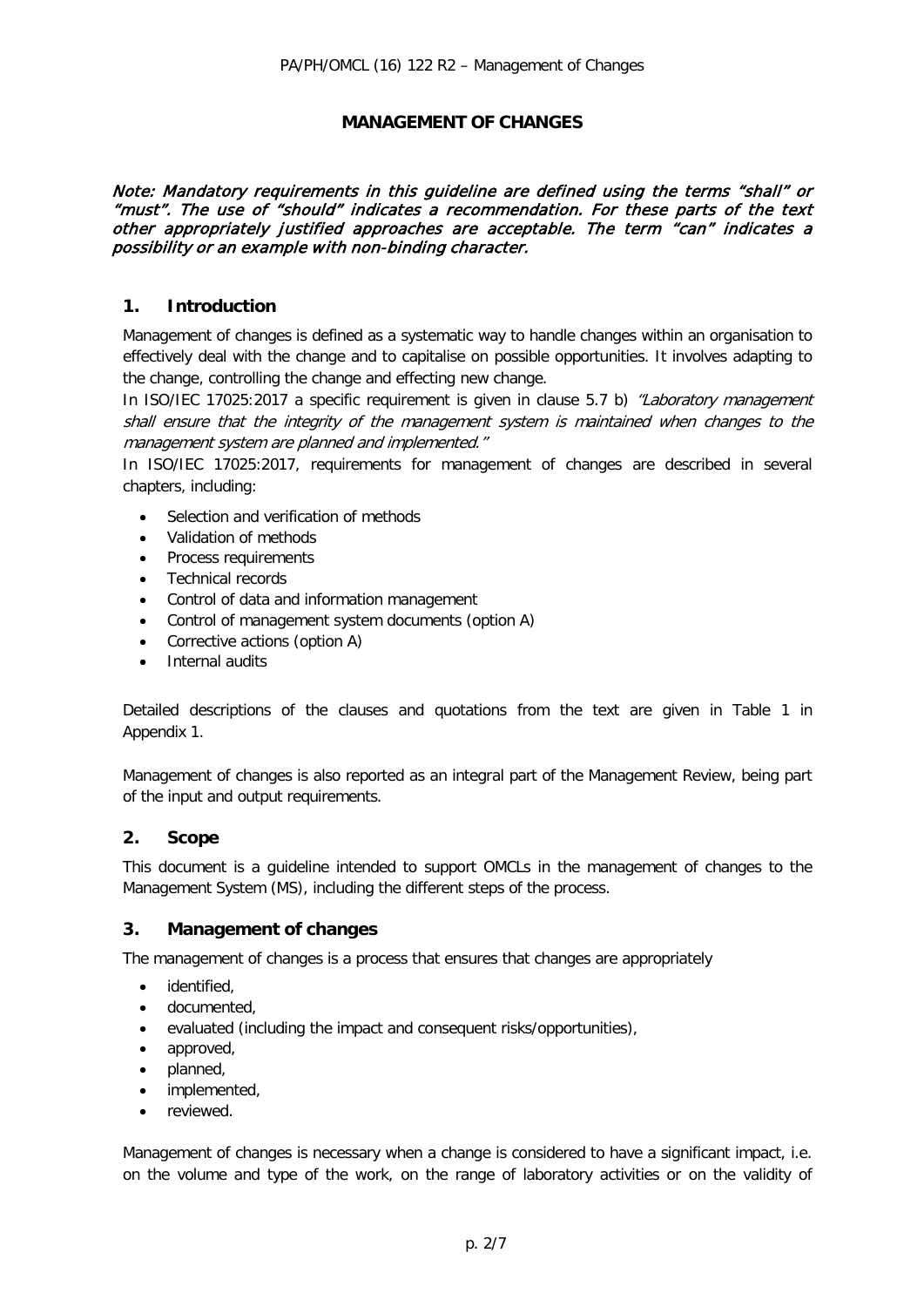results. It should not replace the corrective action plan, validation and verification processes, or management of laboratory equipment.

Every identified change and its impact on the MS needs to be evaluated, possibly using a risk-based approach.

Typical examples of significant changes are:

- Change from a paper-based system to an electronic system (e.g. LIMS)
- Changes with impact on (performance of) testing fields, scope of batch release (e.g. systematic research on impurities/contaminations)
- Replacement of animal trials 3Rs: Replace, Reduce, Refine
- Organisational changes, e.g. fusion of two lab units and relocation or major renovation
- Legal changes with consequences on duties or processes of an OMCL (e.g. governmental or contractual)
- Changes derived from the management review (e.g. feedback, complaints, audit results, nonconformities, risks and opportunities, opportunities for improvement, etc.).

Typical examples which would not trigger a change management process include:

- New batch of a chemical substance used in an analytical method and quality defined in the relevant SOP (change identified to be "within the design space")
- Change of typical method parameters , e.g. incubation time, temperature (already covered via validation and verification)
- Change of test equipment (already covered via PQ and verification of test method)
- Any single occurrence or non-conformity covered by the corrective action plan or elsewhere (e.g. complaint management).
- Changes/amendments to technical records

## **4. Procedure**

The OMCL should ensure that all the steps of a planned change are managed in a controlled and coordinated manner in order to ensure continual improvement. This can be achieved either by establishing a specific procedure for change management or by implementing these requirements in all relevant existing procedures related to change (e.g. project management, method validation, updates of QMS documents, implementation of actions addressing non-conforming work, risks and opportunities, etc.) This will help to minimise any disruptions to the laboratory's work and will ensure that staff, customers and other interested parties understand and support the change.

The steps depicted in the flowchart in Figure 1 should be considered.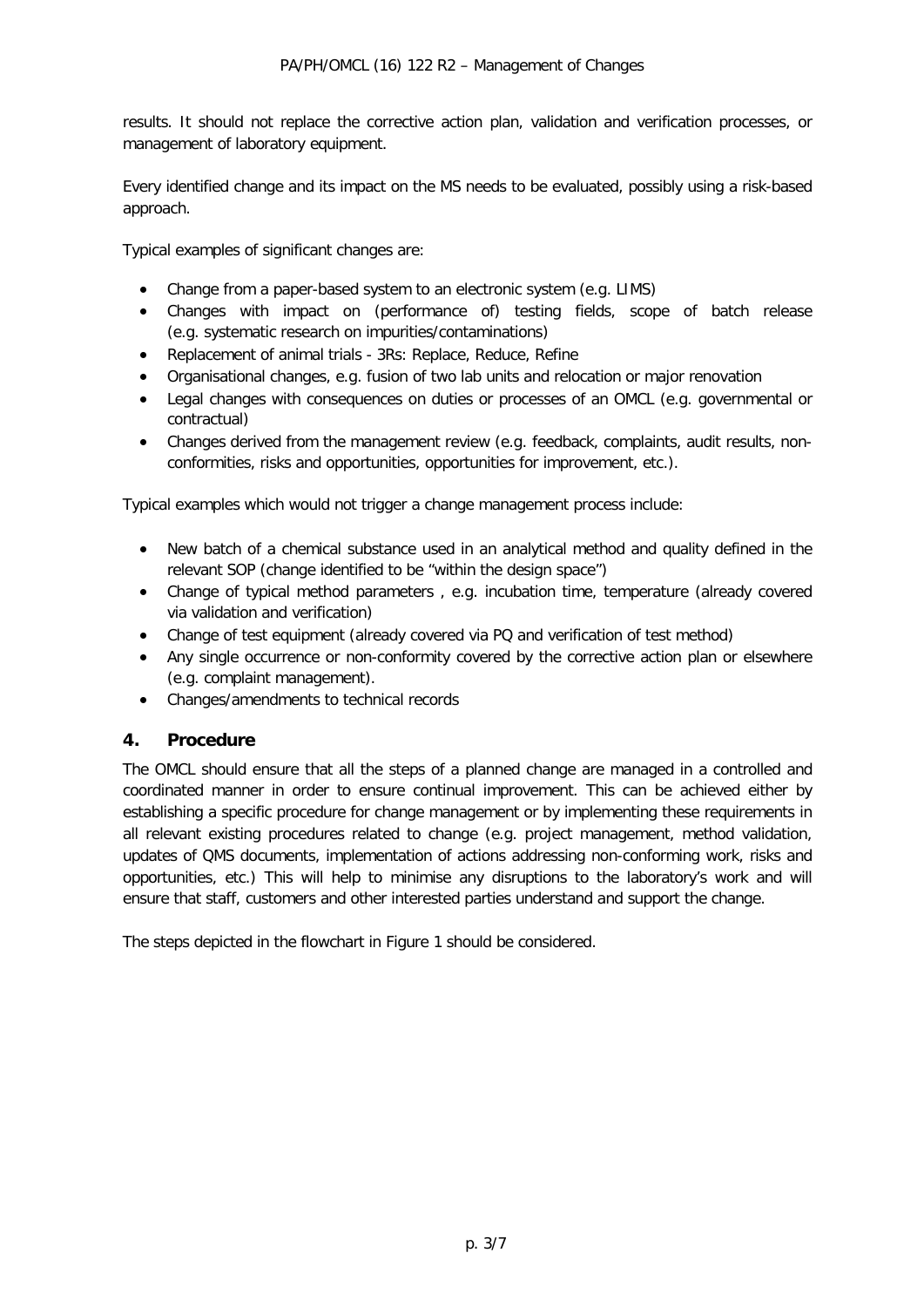#### PA/PH/OMCL (16) 122 R2 – Management of Changes



Impact of the identified risks. - Impact on the activities of the laboratory. 

## Definition of action plan

What/Who/When Bear in mind the final date of change implementation. Actions can be included in the Management system.

#### Go/No-Go for action plan

Personnel in charge of Management system/expert/management (to be defined) & resources allocation.

#### **Action plan follow-up**

Assign a person to track on regular basis:<br>- actions related to a specific change

- 
- status of the on-going changes.

#### Implementation of the change

When all actions are closed, the change is implemented. Record the date.

#### **Monitoring and Review**

Periodic check to ensure effectiveness of implemented actions and achievement of the objectives of the change. Applicable to stages of the process.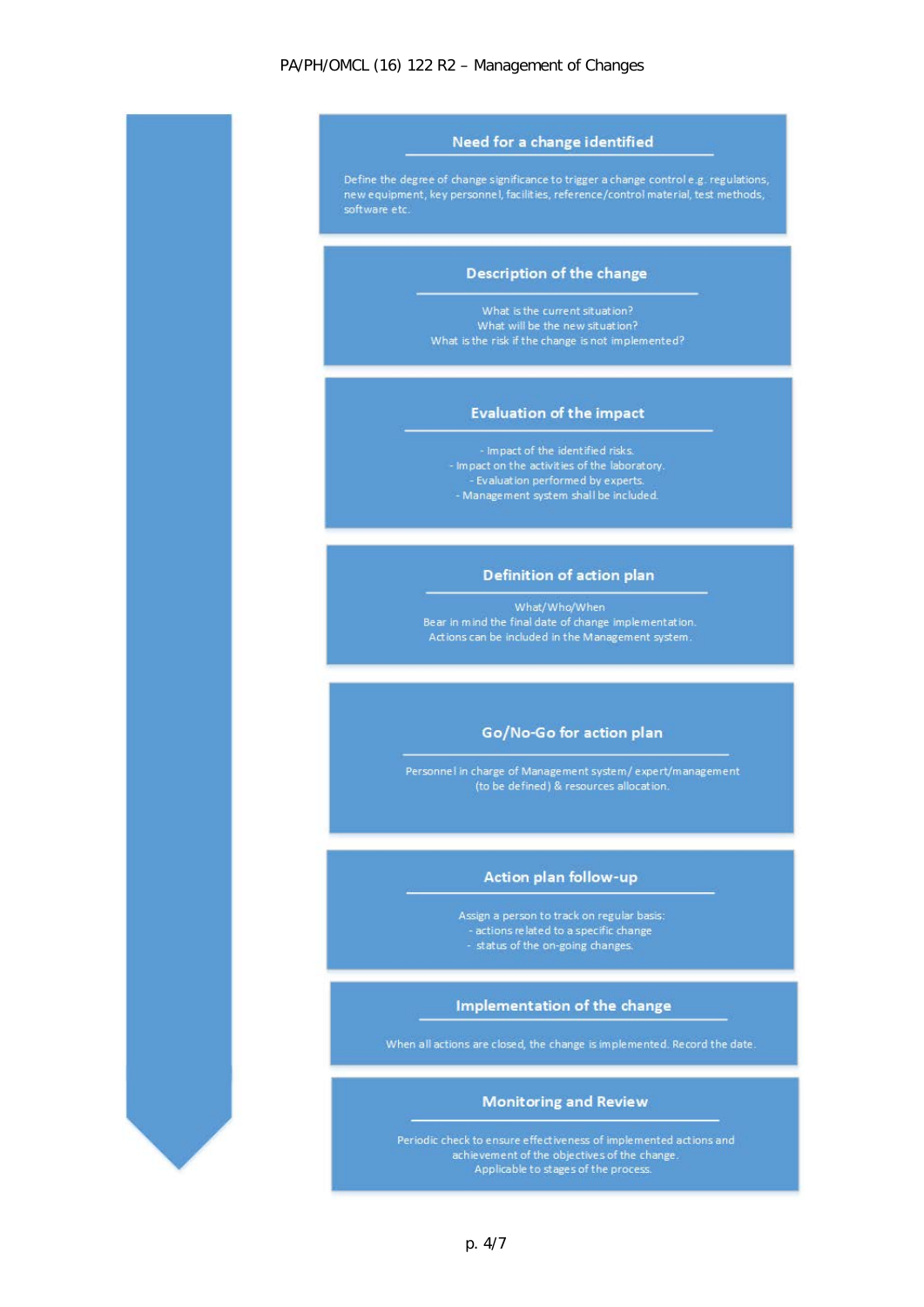## **4.1 Identification of the change**

The OMCL should define criteria to establish when changes are significant, i.e. triggering change management. Change and its status should be tracked. This may be supported by unique identification code.

## **4.2 Description of the change and evaluation of the impact**

A detailed description of the change to the current situation should be reported, describing the objectives of the change and therefore justifying why it is needed. The OMCL should evaluate the direct and indirect impact of the proposed change on all relevant areas/laboratory activities and on the identified risks. The risk if the change is not implemented as well as risks associated with the change should also be assessed. There are certain types of complex changes (e.g. major change to facilities, introduction of an electronic laboratory management system) where it may be appropriate to set up a Project Management Team (or equivalent) responsible for the implementation of such a change.

A risk analysis should be included in the evaluation of the impact, in order to identify the opportunities and the actions to mitigate potential risk when the change is implemented (e.g. risk for impartiality). Several methodologies can be applied to evaluate the impact, i.e. by using checklists based on, for example, activities of the laboratory, chapters/clauses of the Standard or areas of the laboratory. The list of clauses in Table 1 can be used as an example.

## **4.3 Definition of the action plan**

Actions to be carried out in order to implement the change shall be planned and reported, as well as the expected date of effective implementation. The following points should be considered, if relevant:

- Whenever a validation/re-validation/qualification activity is needed, a plan to support the control process should be proposed. Where applicable, consider the relevant OMCL guidelines (e.g. Validation of computerised systems);
- Identification of documents which will need to be updated as a result of the change;
- Identification of training requirements for staff affected by the change;
- Identification of the need for additional resources:
- Development of a communication plan (appropriate people within the OMCL, competent entities, customers, suppliers, interested parties, etc., who may need to be informed).

It must be noticed that sometimes actions may be defined also in a post-implementation phase.

## **4.4 Go/no go for action plan**

Approval to go ahead for the change and authorisation to rolling out the action plan.

## **4.5 Action plan follow-up**

The following points should be considered during the follow-up/review phase of the action plan:

- Track the status of the change;
- Verify whether each step of the change management process is traceable and appropriately documented;
- Verify whether each step of the implementation plan was approved, implemented and completed in a timely manner and whether significant delays were justified;
- If validation/qualification was part of the change implementation, review the validation/qualification plan and report;
- Verify evidence of training, if applicable;
- Verify whether relevant entities/customers/interested parties were informed.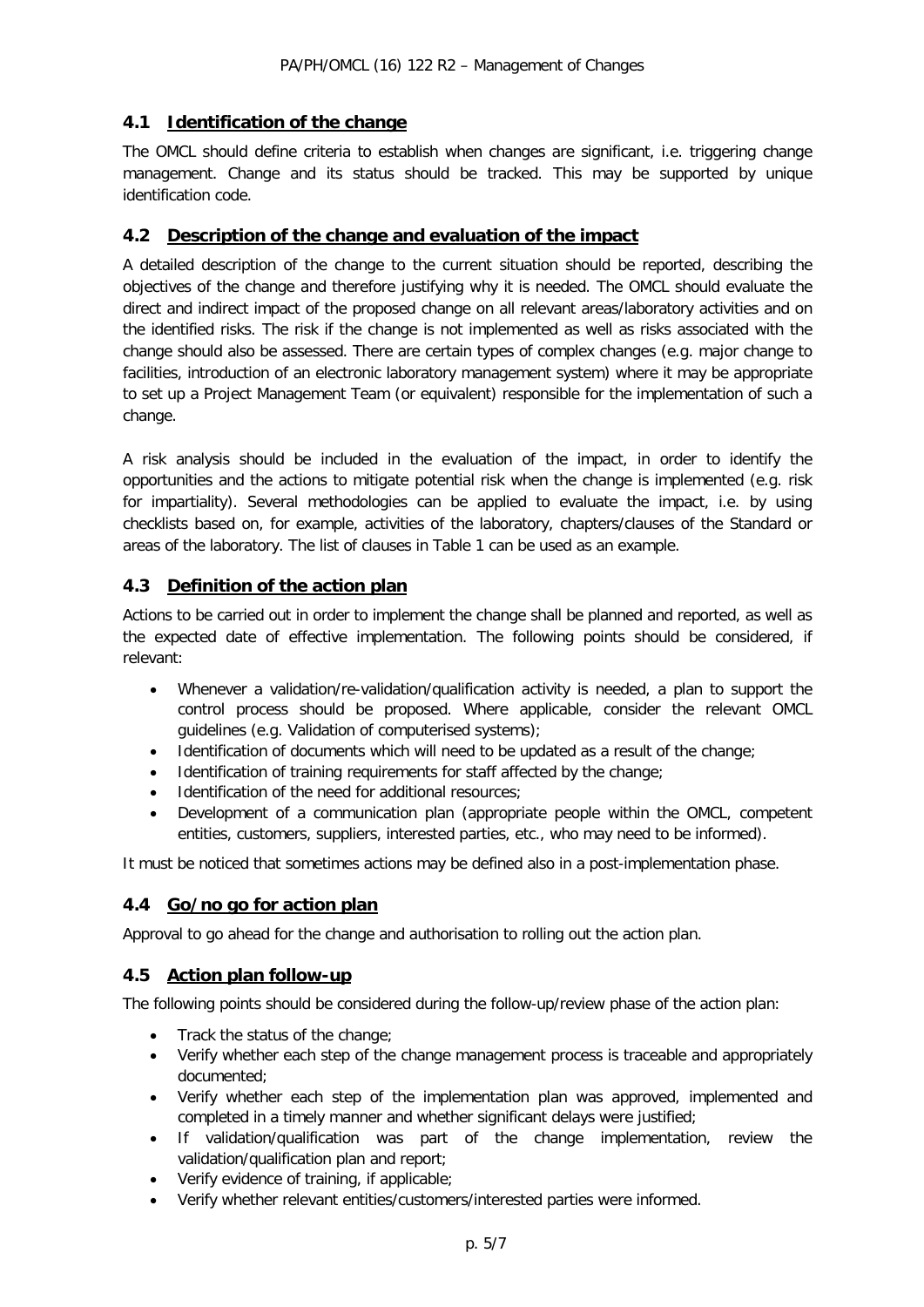## **4.6 Implementation of the change**

The proposed change should be implemented according to the implementation plan and any significant delays should be reported and justified. When all relevant actions are closed, the change is implemented. Record the date of implementation of the change

## **4.7 Monitoring and review**

The purpose of the ongoing monitoring and periodic review is to assure that action plan is implemented. It should take place overall the stages of the change management process. Successful implementation of the change and its effectiveness should be checked. An internal audit may be considered as tool for follow-up of major changes. The results of monitoring and review should be considered as input of the Management review.

## **4.8 Change Management responsibilities**

In terms of responsibilities, the OMCL should define the personnel responsible for change management during the different phases, i.e. change identification, definition of the action plan, evaluation of impacts, approval, review, and implementation of the change. A person responsible for tracking actions (e.g. related to a specific change, status of ongoing changes, monitoring and review) on a regular basis should be appointed in the laboratory.

It has to be noted that a change may be expanded, modified or rejected, based on the evaluation performed during the approval process.

Relevant personnel/interested parties should be informed.

## **5. References**

- 1) ISO/IEC 17025:2017 General requirements for the competence of testing and calibration laboratories
- 2) ISO 9000:2015 Quality management systems Fundamentals and vocabulary